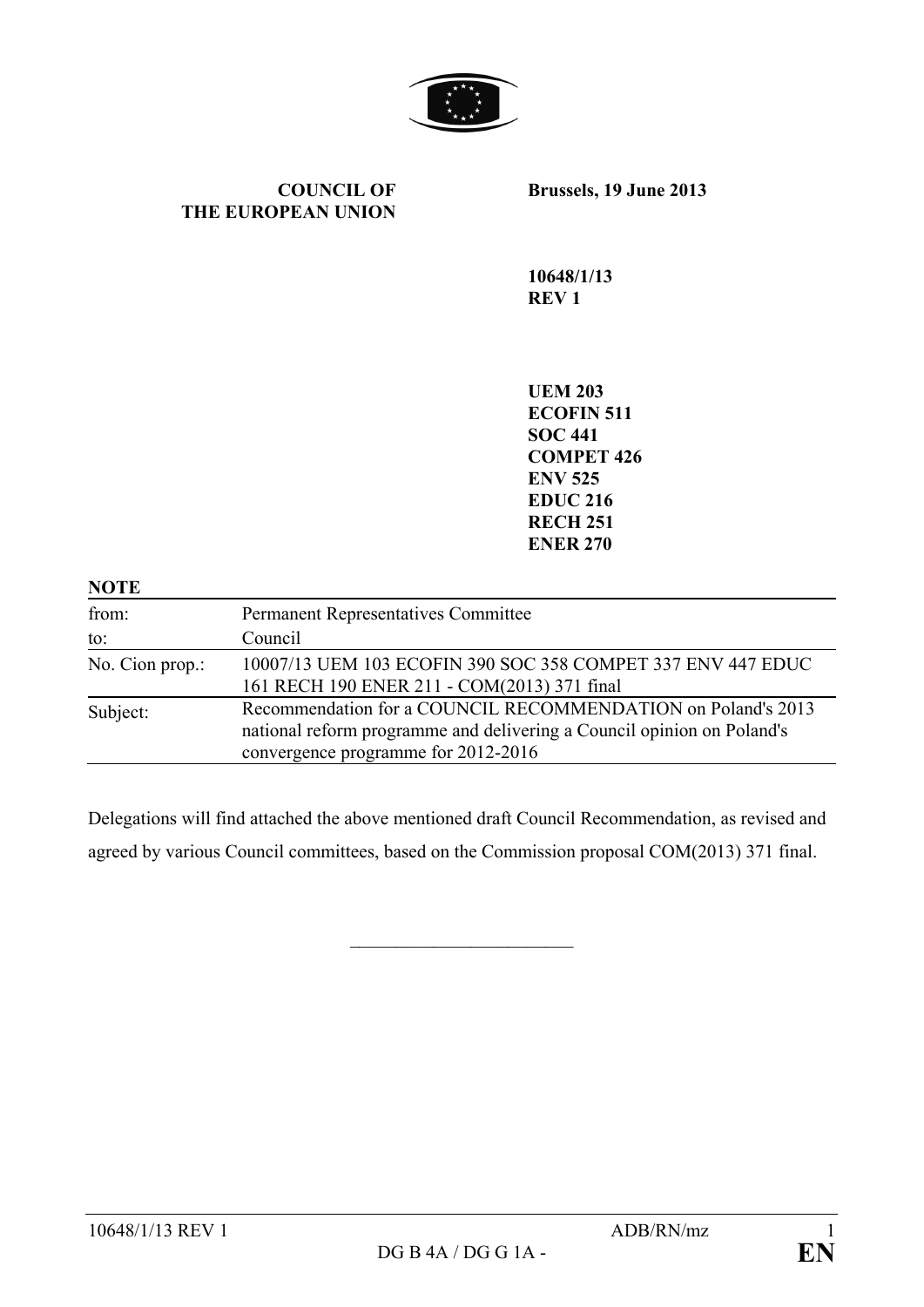# **ANNEX**

Recommendation for a

## **COUNCIL RECOMMENDATION**

### **on Poland's 2013 national reform programme**

## **and delivering a Council opinion on Poland's 2013 convergence programme for 2012-2016**

## THE COUNCIL OF THE EUROPEAN UNION,

Having regard to the Treaty on the Functioning of the European Union, and in particular Articles 121(2) and 148(4) thereof,

Having regard to Council Regulation (EC) No 1466/97 of 7 July 1997 on the strengthening of the surveillance of budgetary positions and the surveillance and coordination of economic policies<sup>[1](#page-1-0)</sup>, and in particular Article 9(2) thereof,

Having regard to the recommendation of the European Commission<sup>[2](#page-1-1)</sup>,

Having regard to the resolutions of the European Parliament<sup>[3](#page-1-2)</sup>,

Having regard to the conclusions of the European Council,

Having regard to the opinion of the Employment Committee,

Having regard to the opinion of the Economic and Financial Committee,

Having regard to the opinion of the Social Protection Committee,

After consulting the Economic Policy Committee,

Whereas:

 $\overline{a}$ 

<span id="page-1-0"></span> $\frac{1}{2}$  OJ L 209, 2.8.1997, p. 1.

<span id="page-1-1"></span> $2^2$  COM(2013) 371 final .

<span id="page-1-2"></span><sup>3</sup> P7\_TA(2013)0052 and P7\_TA(2013)0053.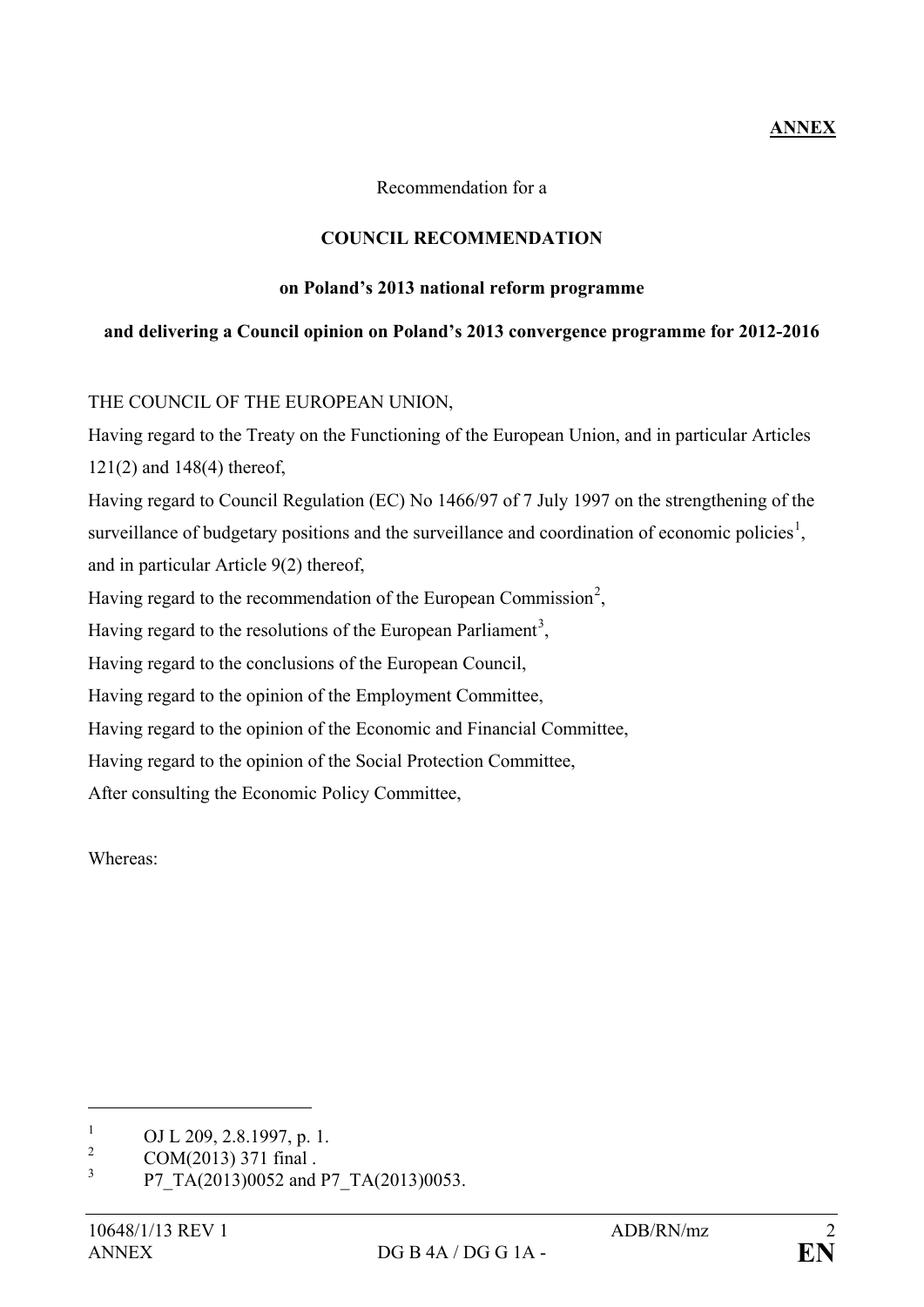- (1) On 26 March 2010, the European Council agreed to the Commission's proposal to launch a new strategy for growth and jobs, Europe 2020, based on enhanced coordination of economic policies, which will focus on the key areas where action is needed to boost Europe's potential for sustainable growth and competitiveness.
- (2) On 13 July 2010, on the basis of the Commission's proposals, the Council adopted a recommendation on the broad guidelines for the economic policies of the Member States and the Union (2010 to 2014) and, on 21 October 2010, adopted a decision on guidelines for the employment policies of the Member States<sup>[4](#page-2-0)</sup>, which together form the 'integrated guidelines'. Member States were invited to take the integrated guidelines into account in their national economic and employment policies.
- (3) On 29 June 2012, the Heads of State or Government decided on a Compact for Growth and Jobs, providing a coherent framework for action at national, EU and euro area levels using all possible levers, instruments and policies. They decided on action to be taken at the level of the Member States, in particular expressing full commitment to achieving the objectives of the Europe 2020 Strategy and to implementing the country-specific recommendations.
- (4) On 10 July 2012, the Council adopted a recommendation on Poland's national reform programme for 2011 and delivered its opinion on Poland's updated convergence programme for 2011-2015.
- ([5](#page-2-1)) On 28 November 2012, the Commission adopted the Annual Growth Survey<sup>5</sup>, marking the start of the 2013 European Semester of economic policy coordination. Also on 28 November 2012, the Commission, on the basis of Regulation (EU) No 1176/2011, adopted the Alert Mechanism Report<sup>[6](#page-2-2)</sup>, in which did not identify Poland as one of the Member States for which an in-depth review would be carried out.

 $\overline{a}$ 

<span id="page-2-0"></span><sup>&</sup>lt;sup>4</sup> Council Decision 2013/208/EU of 22 April 2013.

<span id="page-2-1"></span> $\frac{5}{6}$  COM(2012) 750 final.

<span id="page-2-2"></span><sup>6</sup> COM(2012) 751 final.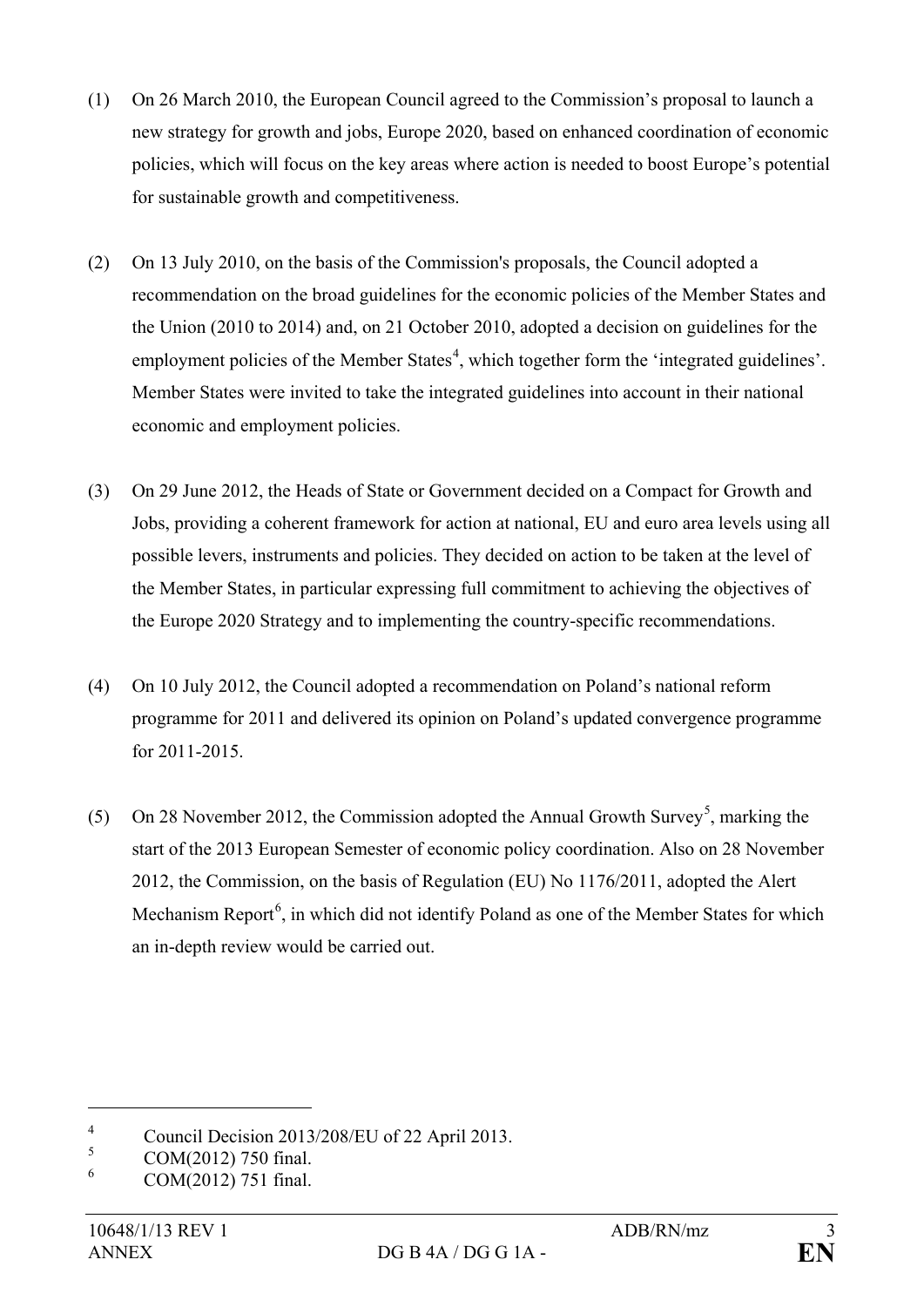- (6) On 14 March 2013, the European Council endorsed the priorities for ensuring financial stability, fiscal consolidation and action to foster growth. It underscored the need to pursue differentiated, growth-friendly fiscal consolidation, to restore normal lending conditions to the economy, to promote growth and competitiveness, to tackle unemployment and the social consequences of the crisis, and to modernise public administration.
- (7) On 30 April 2013, Poland submitted its 2013 convergence programme covering the period 2012-2016 and its 2013 national reform programme. In order to take account of their interlinkages, the two programmes have been assessed at the same time.
- (8) Poland undertook considerable consolidation efforts in 2011-2012 in line with the Council recommendation. However, in view of a deteriorating global economic situation the deadline to correct the excessive deficit has been missed and more time is needed to correct it. Based on the assessment of the 2013 convergence programme pursuant to Council Regulation (EC) No 1466/97, the Council is of the opinion that the macroeconomic scenario underpinning the budgetary projections in the programme is optimistic. In particular, private consumption and private investment is expected to increase more strongly than in the Commission 2013 spring forecast, leading to an overall higher growth rate in 2013 (1.5% against 1.1%). The objective of the budgetary strategy outlined in the programme is to bring the deficit to 3.5% of GDP by 2013 (one year after the original 2012 EDP deadline) and reach the medium-term budgetary objective (MTO) by 2016. However, the 2013 Convergence Programme plans to bring the headline deficit below 3% of GDP only by 2015. Given the overly optimistic growth forecast and revenue projections in the programme the Council considers that the fiscal effort envisaged by the authorities is not compatible with an actual correction of the excessive deficit by 2013 unless significant additional measures are taken to reinforce the effort for this year. The programme is based on an optimistic scenario and not sufficiently supported by detailed measures in order to credibly ensure the correction of the deficit at the latest by 2014. Additional efforts are therefore required based on detailed measures for both 2013 and 2014.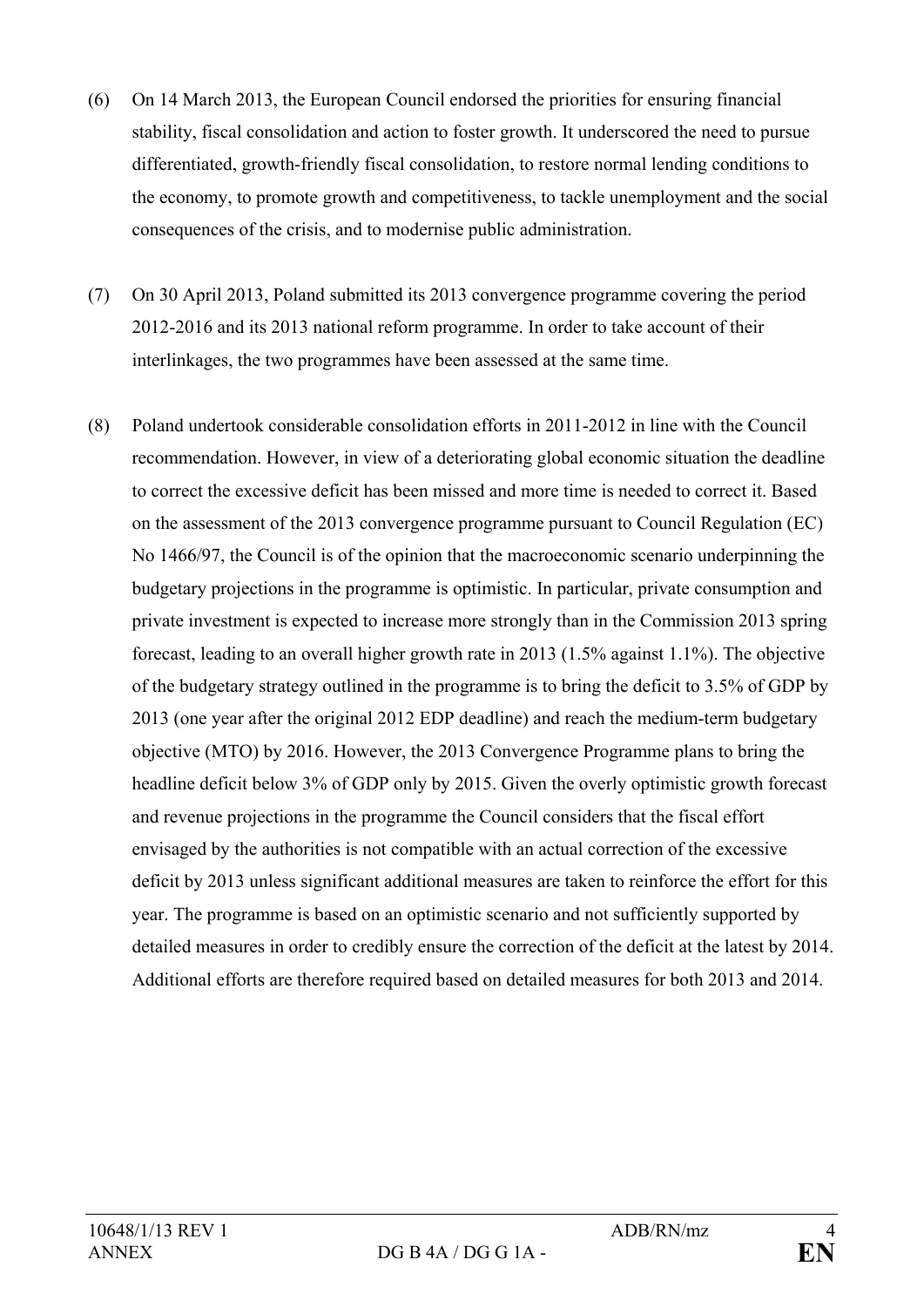The authorities have not sufficiently exploited the pre-crisis growth environment to reform the structure of public spending to prioritise growth-enhancing items. The programme confirms the previous MTO of -1% of GDP, which reflects the objectives of the Pact. Based on the (recalculated) structural deficit, the MTO is not projected to be attained by 2016, as planned in the programme, as the planned annual progress towards the MTO of 0.3% of GDP (in structural terms) in 2015 and 0.7% of GDP in 2016 is not sufficient. The growth rate of government expenditure, taking into account discretionary revenue measures, is in line with the benchmark of the Stability and Growth Pact over the entire programme period. Additional efforts as well as changes in the composition of the adjustment may be required also in the outer years of the programme as the progress towards the MTO predominantly relies on sizeable cuts in public investment expenditure and is not sufficiently supported by detailed measures. General government debt is projected to remain below 60% of GDP in Poland over the programme period. The national authorities forecast it to remain broadly constant at slightly above 55.5% of GDP until 2014/2015 (and decrease in 2016), whereas the Commission, taking account of possible risks to the consolidation plans and debt decreasing items, expects an increase to around 59% of GDP in 2014. Tax compliance remains a key issue in terms of combating tax evasion, which also requires reducing the administrative burden on taxpayers and improving the efficiency of tax administration. To ensure the success of the fiscal consolidation strategy, it is important that the fiscal consolidation is backed by comprehensive structural reforms.

(9) A low share of growth-enhancing expenditure (education, research and innovation) and declining public investments hamper long term growth prospects. The health sector in Poland is confronted with limitations in access to care and cost-inefficiencies, while healthcare spending is expected to grow considerably in the medium to long term because of an aging society, increasing the burden on public finances. The system could be improved by strengthening primary care and referral systems and exploiting the potential for costefficiency gains in hospital care.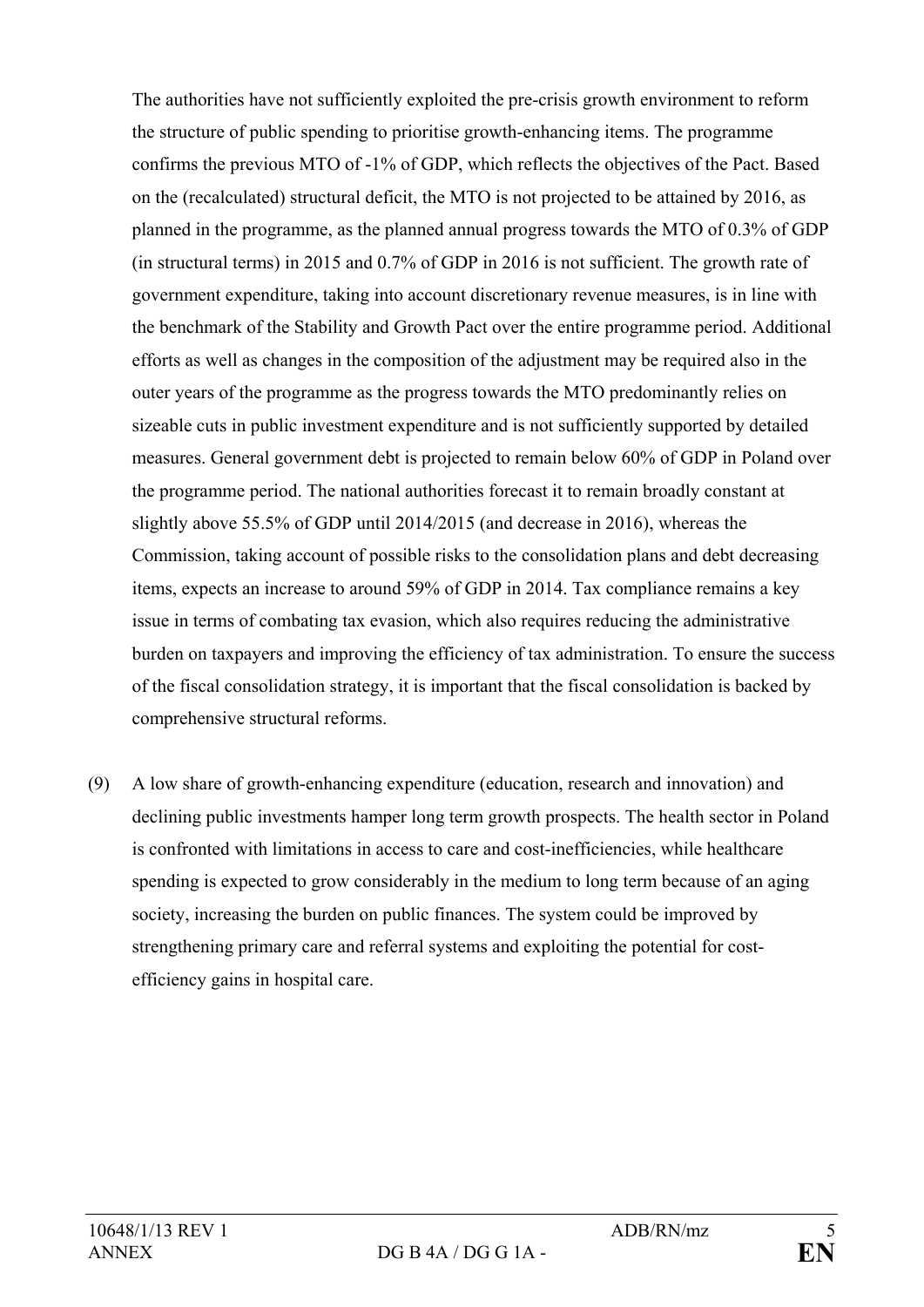- (10) The Polish government has not yet implemented a permanent expenditure rule consistent with the European System of Accounts (ESA). Poland made also only limited progress in mediumterm planning and improving coordination among different levels of government when it comes to the budgetary process*.*
- (11) Youth unemployment is growing which is inter alia the result of the insufficient match between education outcomes and labour market needs. While implemented reforms of education systems are meant to address the job-skills mismatch, there is still a need to increase the availability of apprenticeships and work-based learning, to strengthen the cooperation between schools and employers and to improve the quality of teaching. The implementation of a Youth Guarantee, building upon current efforts, would contribute to support young people into employment. The proportion of adults participating in lifelong learning remains very low and the adoption of the lifelong learning strategy is pending.
- (12) With respect to early childcare, government efforts have concentrated on implementing the 'Toddler programme'. As a result, the number of nurseries has almost doubled over the last two years, but is still low in relative terms and do not satisfy demand. Poland took only minor steps to address the extensive use of temporary employment. The country has the third highest share in the EU of involuntary fixed-term employment of all persons employed, in particular in the age group 15-24. While fixed term contracts are often argued to be an instrument for the unemployed to enter the labour market with a view to later move into a permanent contract, this seems not to be the case for the majority of workers in Poland. Instead, the extensive use of such contracts appear to have a negative impact on the quality of human capital and on productivity, as temporary employees tend to have less access to vocational training. Wage penalty on fixed-term contracts is also relatively high, contributing to one of the highest in-work poverty rates in the EU. In addition, the use of revolving civil law contracts with significantly reduced social protection rights is widespread. According to the government report 'Youth 2011', over 50% of young workers are employed on the basis of such contracts.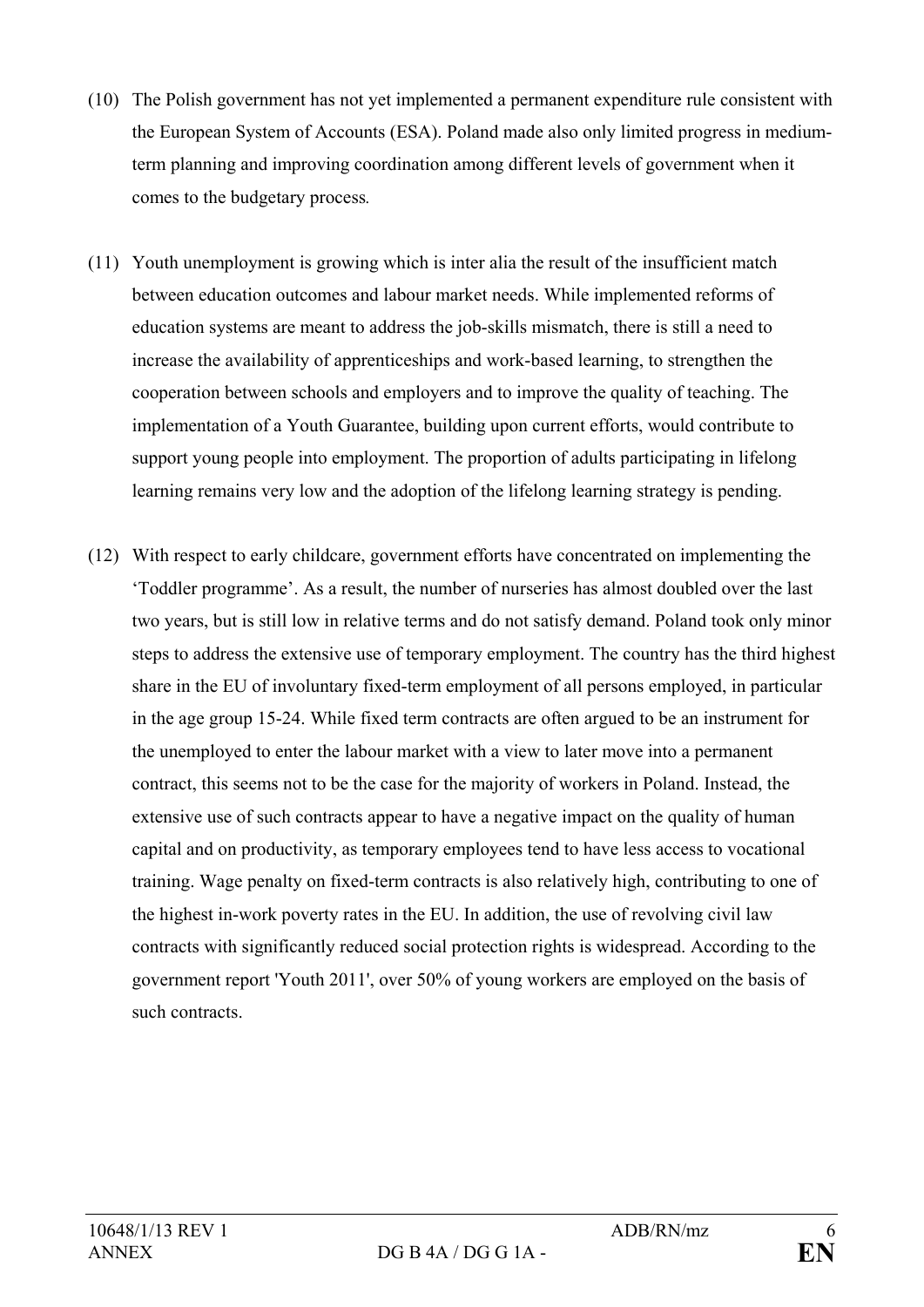- (13) Poland faces low employment rates of older workers. Whereas possibilities for early retirement have been significantly reduced and general pension reform has been carried out, a special pension scheme for miners remains. In addition, the social security system for farmers (KRUS) creates incentives for small-scale farmers to remain in the agricultural sector mainly since individual farmers' incomes are not accurately traced in the system. This results in hidden unemployment in rural areas, holding back productivity growth and keeping regional and sectoral labour mobility at bay.
- (14) Poland is among the EU countries with the lowest level of R&D expenditure and is one of the worst performers in broader innovativeness indicators. The overall ratio of R&D expenditures to GDP in Poland, at 0.77% in 2011, was among the lowest in the EU. In particular, private R&D expenditure is low (0.2% of GDP in 2011). Polish enterprises have relied largely on technology absorption, i.e. application of already existing technologies through fixed capital investment. While this has been successful in ensuring productivity gains and economic growth, Poland now needs a transition towards a more indigenous innovation-based model. Reforms of the science and higher education system initiated a major restructuring to induce science-industry cooperation. No evaluation of these reforms is available yet. A more holistic approach is needed to align efforts in research, innovation and industrial policy and ensuring that there are adequate instruments supporting the whole innovation cycle.
- (15) There are still very high potential gains from improvements in energy efficiency in all sectors of Poland's economy, in particular by insulating buildings, and such gains could support growth. The domestic electricity grid is still congested, but plans are advancing to create more interconnection capacity to neighbouring markets. Competition in the gas market is still hampered by a number of factors, notably the phasing out of regulated prices is still to be completed, the incumbent holding a market share of around 97% in retail and whole sale markets and 90% of natural gas imports are from Russia.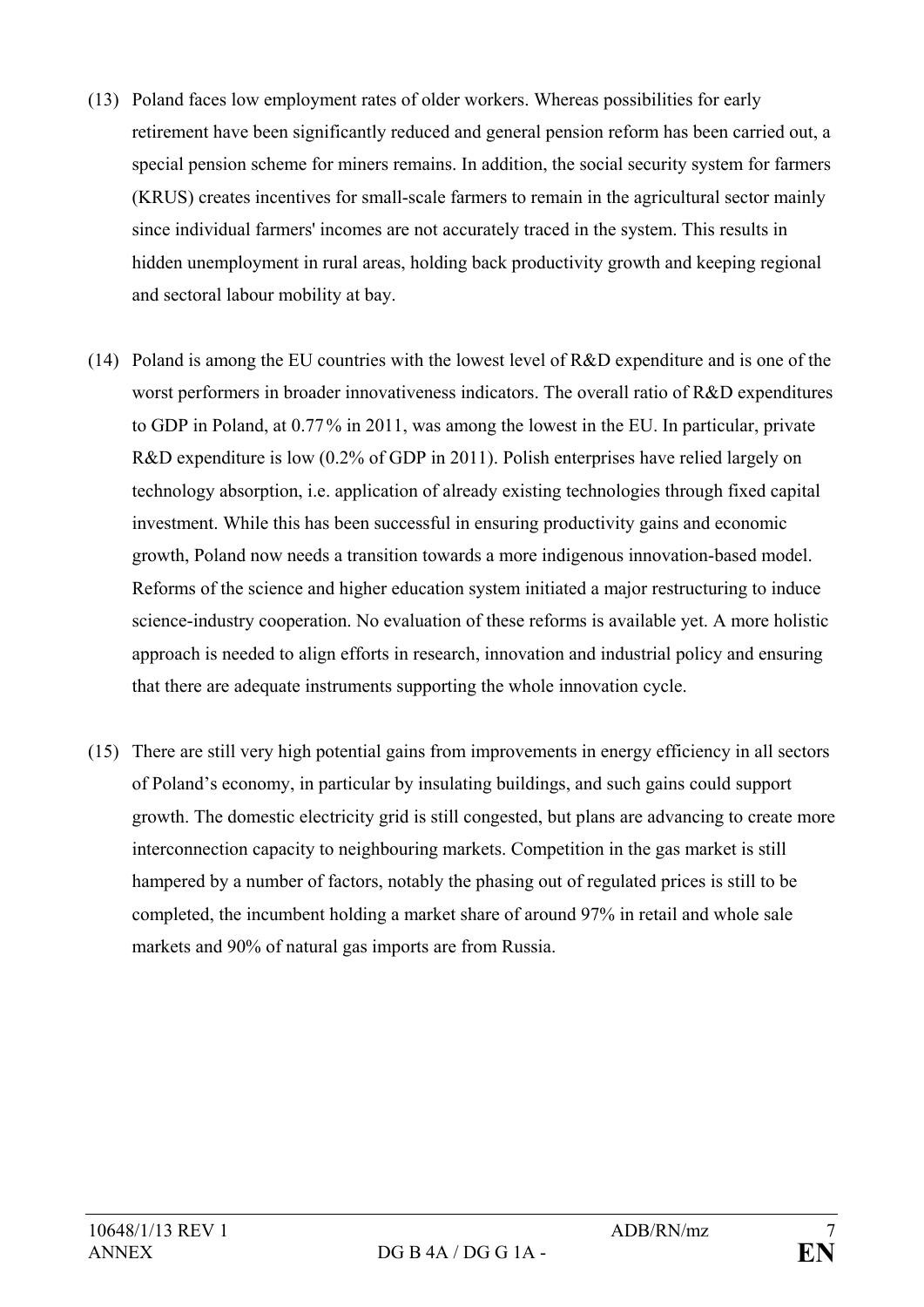- (16) Despite some progress, Poland's underdeveloped transport infrastructure remains a major bottleneck to growth. Major road infrastructure projects have advanced, but railway investment projects are still largely delayed. Degraded rail infrastructure requires substantial, growing investment, since only 36% of approximately 20 000 km of rail lines in operation are in good technical condition. Despite recent efforts, Poland still lags considerably behind other Member States when it comes to seizing the growth potential of information and communication technologies (ICT). Fixed broadband coverage is among the lowest in the EU, both at national and for rural areas. Investment in water networks has remained insufficient.
- (17) Poland's public administration performs below the EU average. Key problems include transparency, the complexity of the tax system and compliance costs, the increasing average length of proceedings in civil and commercial cases, and long insolvency proceedings and low recovery rates. The use of eGovernment in the public administration also remains below the EU average. Poland initiated a reform to facilitate access to regulated professions that is behind the initially announced schedule
- (18) In the context of the European Semester, the Commission has carried out a comprehensive analysis of Poland's economic policy. It has assessed the convergence programme and national reform programme. It has taken into account not only their relevance for sustainable fiscal and socio-economic policy in Poland but also their compliance with EU rules and guidance, given the need to reinforce the overall economic governance of the European Union by providing EU-level input into future national decisions. Its recommendations under the European Semester are reflected in recommendations (1) to (7) below.
- (19) In the light of this assessment, the Council has examined Poland's convergence programme, and its opinion<sup>[7](#page-7-0)</sup> is reflected in particular in recommendation  $(1)$  below,

 $\overline{a}$ 

<span id="page-7-0"></span><sup>7</sup> Under Article 9(2) of Council Regulation (EC) No 1466/97.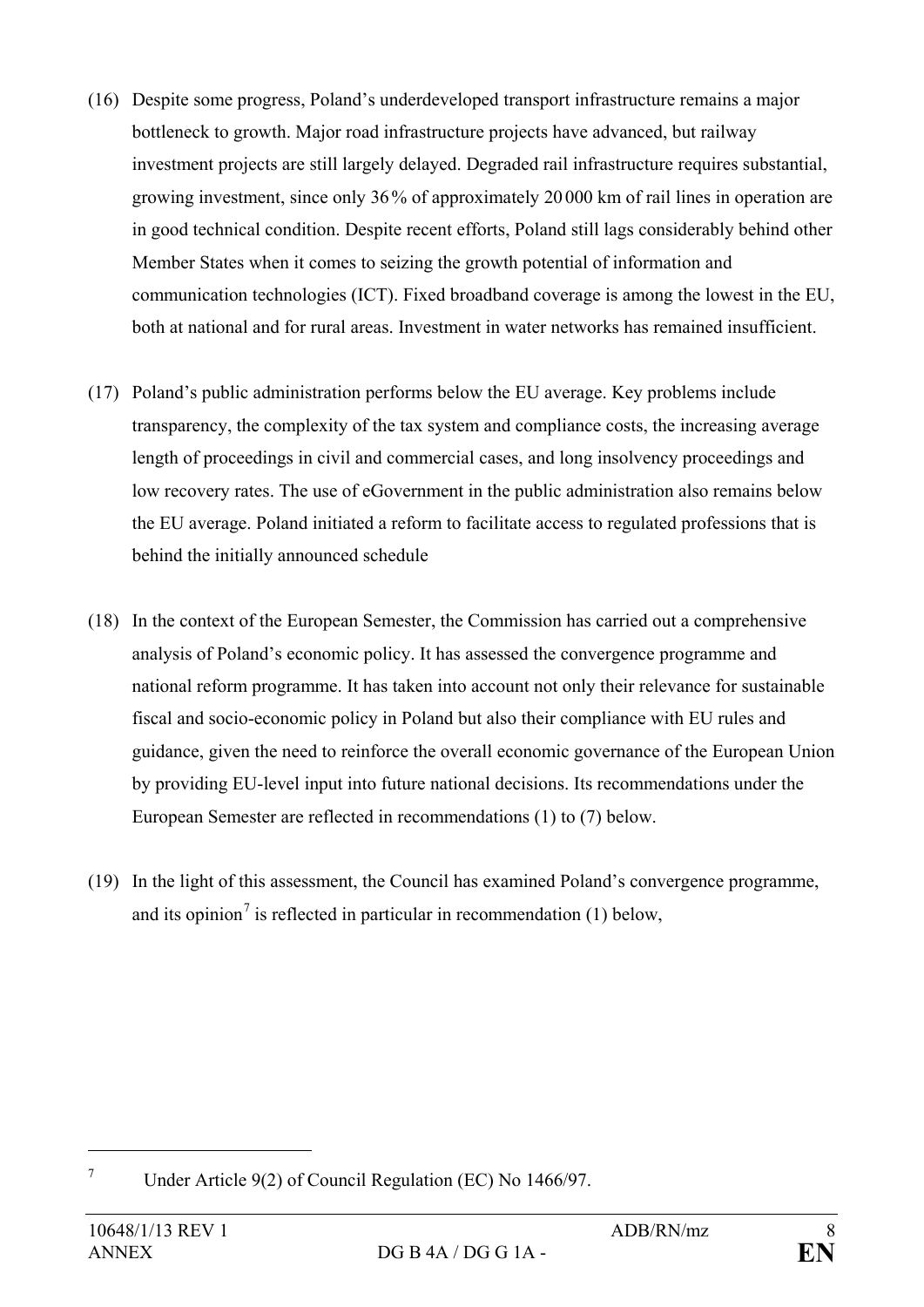HEREBY RECOMMENDS that Poland should take action within the period 2013-2014 to:

- 1. Reinforce and implement the budgetary strategy for the year 2013 and beyond, supported by sufficiently specified measures for both 2013 and 2014, to ensure a timely correction of the excessive deficit by 2014 in a sustainable manner and the achievement of the fiscal effort specified in the Council recommendations under the EDP. A durable correction of the fiscal imbalances requires credible implementation of ambitious structural reforms, which would increase the adjustment capacity and boost potential growth and employment. After the correction of the excessive deficit, pursue the structural adjustment effort that will enable Poland reaching the medium-term objective by 2016. With a view to improving the quality of public finances minimise cuts in growth-enhancing investment, reassess expenditure policies improving the targeting of social policies and increasing the cost effectiveness and efficiency of spending in the healthcare sector. Improve tax compliance, in particular by increasing the efficiency of the tax administration
- 2. Ensure the enactment of a permanent expenditure rule in 2013 consistent with the rules of the European System of Accounts. Take measures to strengthen annual and medium-term budgetary coordination mechanisms among different levels of government.
- 3. Strengthen efforts to reduce youth unemployment, for example through a Youth Guarantee, increase the availability of apprenticeships and work-based learning, strengthen cooperation between schools and employers and improve the quality of teaching. Adopt the proposed lifelong learning strategy. Combat in-work poverty and labour market segmentation including through better transition from fixed-term to permanent employment and by reducing the excessive use of civil law contracts.